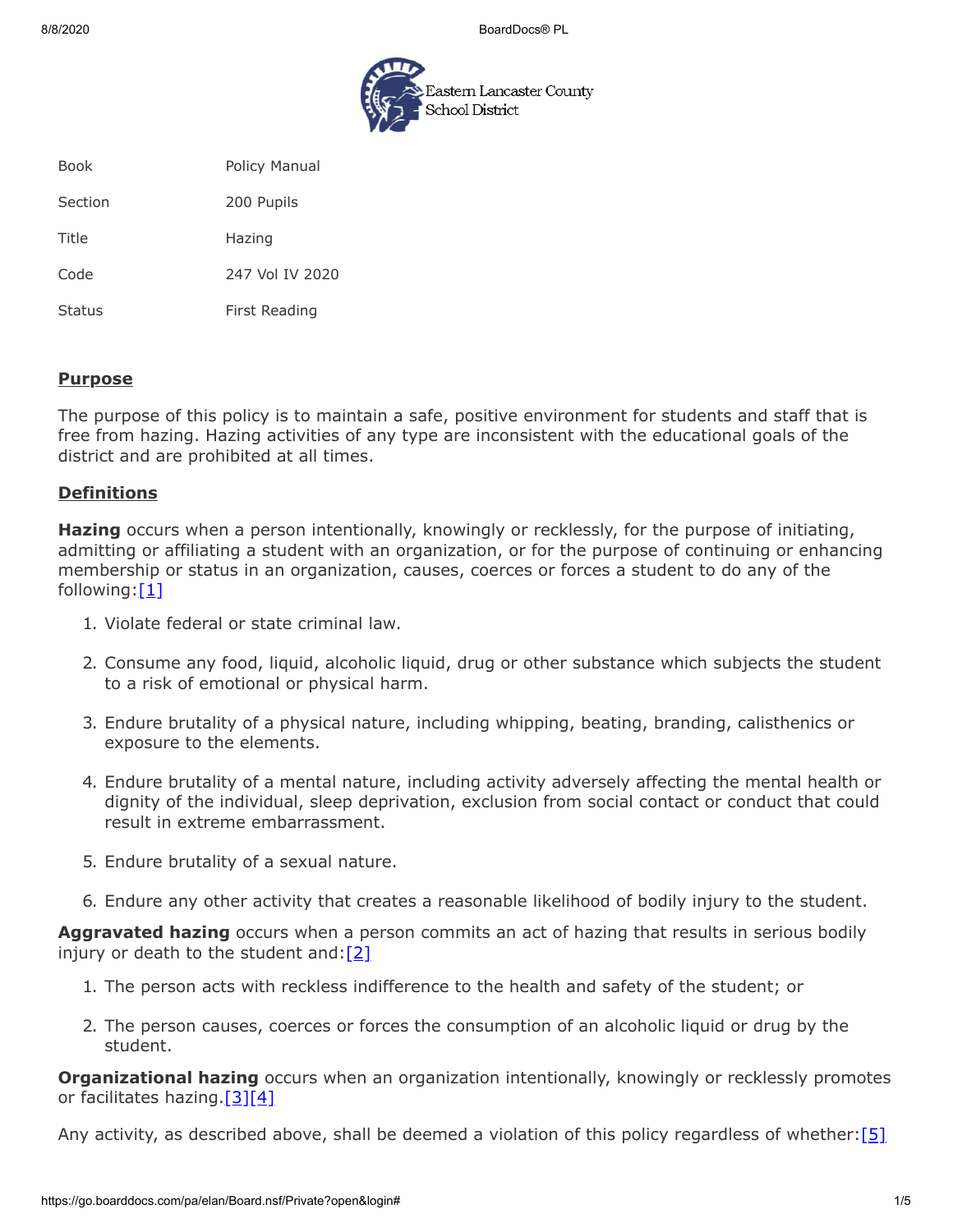- 1. The consent of the student was sought or obtained, or
- 2. The conduct was sanctioned or approved by the school or organization.

**Student activity or organization** means any activity, society, corps, team, club or service, social or similar group, operating under the sanction of or recognized as an organization by the district, whose members are primarily students or alumni of the organization.  $[6][7]$  $[6][7]$ 

For purposes of this policy, **bodily injury** shall mean impairment of physical condition or substantial pain. $[8]$ 

For purposes of this policy, **serious bodily injury** shall mean bodily injury which creates a substantial risk of death or which causes serious, permanent disfigurement, or protracted loss or impairment of the function of any bodily member or organ.  $[8]$ 

# **Authority**

The Board prohibits hazing in connection with any student activity or organization regardless of whether the conduct occurs on or off school property or outside of school hours.[\[4\]](https://www.legis.state.pa.us/cfdocs/legis/LI/consCheck.cfm?txtType=HTM&ttl=18&div=0&chpt=28&sctn=8&subsctn=0)[\[5\]](https://www.legis.state.pa.us/cfdocs/legis/LI/consCheck.cfm?txtType=HTM&ttl=18&div=0&chpt=28&sctn=6&subsctn=0)[\[7\]](http://www.legis.state.pa.us/cfdocs/legis/LI/uconsCheck.cfm?txtType=HTM&yr=1949&sessInd=0&smthLwInd=0&act=14&chpt=5&sctn=11&subsctn=0)[9][10]

No student, parent/guardian, coach, sponsor, volunteer or district employee shall engage in, condone or ignore any form of hazing.

The Board encourages students who believe they, or others, have been subjected to hazing to promptly report such incidents to the building principal or designee.

## **Title IX Sexual** Harassment **and Other** Discrimination

Every report of alleged hazing that can be interpreted at the outset to fall within the provisions of policies addressing potential violations of laws against discrimination shall be handled as a joint, concurrent investigation into all allegations and coordinated with the full participation of the Compliance Officer **and Title IX Coordinator**. If, in the course of a hazing investigation, potential issues of discrimination are identified, the **Title IX Coordinator** shall be promptly notified, and the investigation shall be conducted jointly and concurrently to address the issues of alleged discrimination as well as the incidents of alleged hazing.[11][12]

## **Delegation of Responsibility**

Students, parents/guardians, coaches, sponsors, volunteers, and district employees shall be alert to incidents of hazing and shall report such conduct to the building principal or designee.

## **Guidelines**

In addition to posting this policy on the district's publicly accessible website, the district shall inform students, parents/guardians, sponsors, volunteers and district employees of the district's policy prohibiting hazing, including district rules, penalties for violations of the policy, and the program established by the district for enforcement of the policy by means of  $[4]$ 

- 1. distribution of written policy
- 2. publication in handbooks
- 3. awareness training
- 4. posting of notice/signs.

This policy, along with other applicable district policies, procedures and Codes of Conduct, shall be provided to all school athletic coaches and all sponsors and volunteers affiliated with a student activity or organization, prior to coaching an athletic activity or serving as a responsible adult supervising, advising, assisting or otherwise participating in a student activity or organization together with a notice that they are expected to read and abide by the policies, procedures and Codes of Conduct. [\[7\]](http://www.legis.state.pa.us/cfdocs/legis/LI/uconsCheck.cfm?txtType=HTM&yr=1949&sessInd=0&smthLwInd=0&act=14&chpt=5&sctn=11&subsctn=0)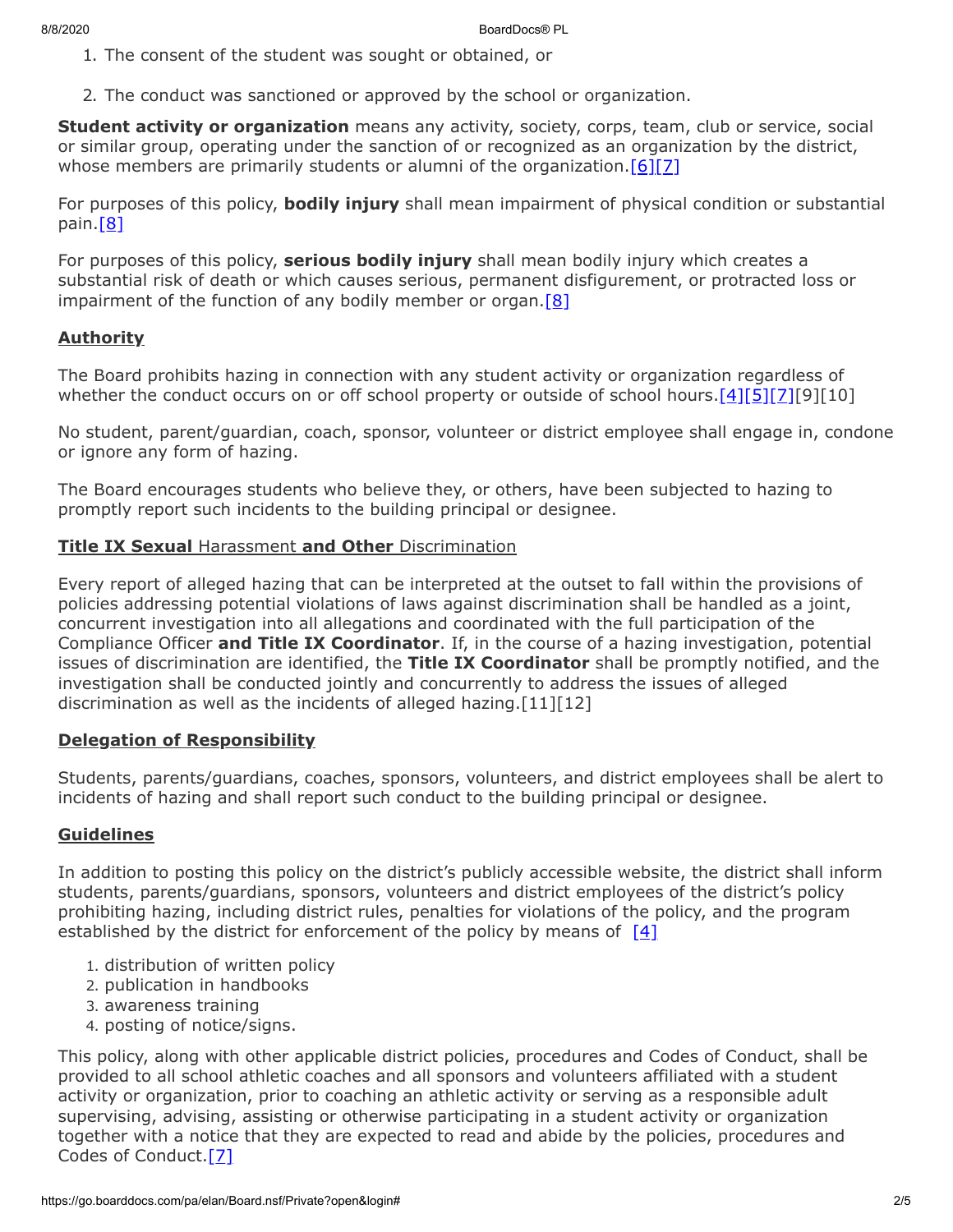### Complaint Procedure

A student who believes that **they have** been subject to hazing is encouraged to promptly report the incident to the building principal or designee.

Students are encouraged to use the district's report form, available from the building principal, or to put the complaint in writing; however, oral complaints shall be accepted and documented. The person accepting the complaint shall handle the report objectively, neutrally and professionally, setting aside personal biases that might favor or disfavor the student filing the complaint or those accused of a violation of this policy.

The Board directs that verbal and written complaints of hazing shall be provided to the building principal or designee, who shall promptly notify the Superintendent or designee of the allegations and determine who shall conduct the investigation. Allegations of hazing shall be investigated promptly, and appropriate corrective or preventative action be taken when allegations are substantiated. The Board directs that any complaint of hazing brought pursuant to this policy shall also be reviewed for conduct which may not be proven to be hazing under this policy but merits review and possible action under other Board policies.

#### Interim Measures/Police

Upon receipt of a complaint of hazing, the building principal or designee, in consultation with the Superintendent or designee, shall determine what, if any interim measures should be put in place to protect students from further hazing, bullying, discrimination or retaliatory conduct related to the alleged incident and report. Such interim measures may include, but not be limited to, the suspension of an adult who is involved, the separation of alleged victims and perpetrators, and the determination of what the complaining student needs or wants through questioning.

Those receiving the initial report and conducting or overseeing the investigation will assess whether the complaint, if proven, would constitute hazing, aggravated hazing or organizational hazing and shall report it to the police consistent with district practice and, as appropriate, consult with legal counsel about whether to report the matter to the police at every stage of the proceeding. The decision to report a matter to the police should not involve an analysis by district personnel of whether safe harbor provisions might apply to the person being reported, but information on the facts can be shared with the police in this regard. $[13]$ 

## *Referral to Law Enforcement and Safe Schools Reporting Requirements –*

For purposes of reporting hazing incidents to law enforcement in accordance with Safe Schools Act reporting, the term **incident** shall mean an instance involving an act of violence; the possession of a weapon; the possession, use, or sale of a controlled substance or drug paraphernalia as defined in the Pennsylvania Controlled Substance, Drug, Device and Cosmetic Act; the possession, use, or sale of alcohol or tobacco; or conduct that constitutes an offense listed under the Safe Schools Act.  $[14]$ [\[15\]](http://pacodeandbulletin.gov/Display/pacode?file=/secure/pacode/data/022/chapter10/s10.2.html&d=reduce)[\[16\]](http://www.legis.state.pa.us/cfdocs/legis/LI/uconsCheck.cfm?txtType=HTM&yr=1972&sessInd=0&smthLwInd=0&act=64&chpt=0&sctn=2&subsctn=0)

The Superintendent or designee shall immediately report required incidents and may report discretionary incidents, as defined in the Safe Schools Act, committed by students on school property, at any school-sponsored activity or on a conveyance providing transportation to or from a school or school-sponsored activity to the local police department that has jurisdiction over the school's property, in accordance with state law and regulations, the procedures set forth in the memorandum of understanding with local law enforcement and Board policies.  $[14][15][17][18][19]$  $[14][15][17][18][19]$  $[14][15][17][18][19]$  $[14][15][17][18][19]$  $[14][15][17][18][19]$ [20]

The Superintendent or designee shall notify the parent/guardian of any student directly involved in a defined incident as a victim or suspect immediately, as soon as practicable. The Superintendent or designee shall inform the parent/guardian whether or not the local police department that has jurisdiction over the school property has been or may be notified of the incident. The Superintendent or designee shall document attempts made to reach the parent/guardian. $[15][20][21]$  $[15][20][21]$  $[15][20][21]$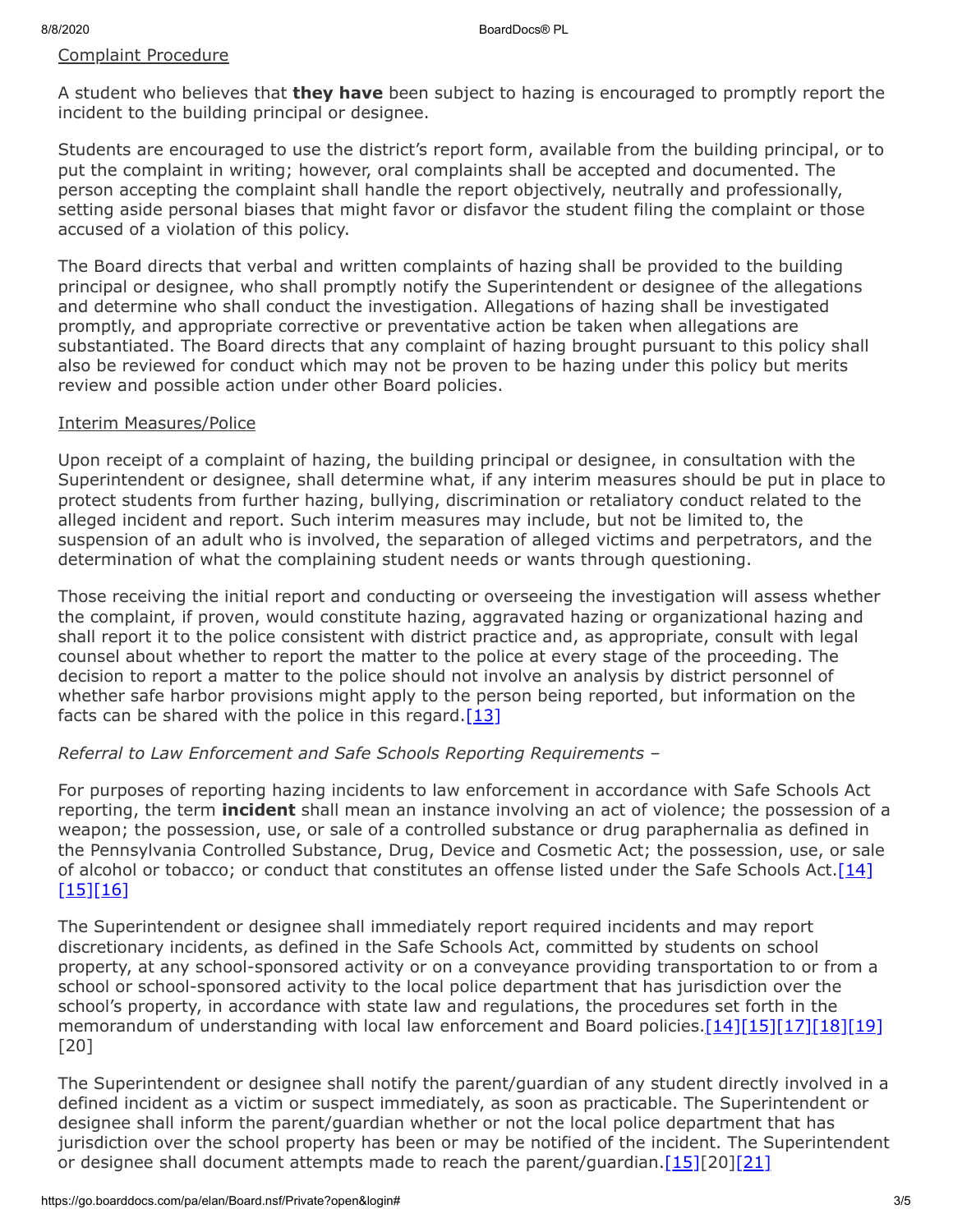In accordance with state law, the Superintendent shall annually, by July 31, report all new incidents to the Office for Safe Schools on the required form. $[14][20]$  $[14][20]$ 

### **Confidentiality**

Confidentiality of all parties, witnesses, the allegations, the filing of a complaint and the investigation shall be handled in accordance with **applicable law, regulations,** this policy and the district's legal and investigative obligations.

### Retaliation

Reprisal or retaliation relating to reports of hazing or participation in an investigation of allegations of hazing is prohibited and shall be subject to disciplinary action.

#### Consequences for Violations

### *Safe Harbor –*

An individual needing medical attention or seeking medical attention for another shall not be subject to criminal prosecution if **the individual** complies with the requirements under law, subject to the limitations set forth in law. $[13]$ 

#### *Students –*

If the investigation results in a substantiated finding of hazing, the investigator shall recommend appropriate disciplinary action up to and including expulsion, as circumstances warrant, in accordance with the Code of Student Conduct. The student may also be subject to disciplinary action by the coach or sponsor, up to and including removal from the activity or organization. The fact of whether a student qualified for and received safe harbor under a criminal investigation shall be considered in assigning discipline.  $[4][7][13][22][23]$  $[4][7][13][22][23]$  $[4][7][13][22][23]$  $[4][7][13][22][23]$ 

In addition to other authorized discipline, building principals shall have the authority, after providing the student or students an informal hearing, to impose a fine of up to fifty dollars (\$50) on each student determined to have engaged in hazing in violation of this policy.  $[4][22]$  $[4][22]$ 

When recommended disciplinary action results in a formal hearing before the Board, in addition to other authorized disciplinary consequences, the Board may also impose a fine of up to one hundred fifty dollars (\$150) on each student determined to have engaged in hazing in violation of this policy.  $[4]$ [23]

When fines have not been paid, the Superintendent shall have the authority to direct that student diplomas and/or transcripts be withheld until payment in full is made or a payment plan is agreed upon. In cases of economic hardship, the Superintendent shall consider whether diplomas and/or transcripts should be released despite an unpaid fine.  $[4]$ 

## *Nonstudent Violators/Organizational Hazing -*

If the investigation results in a substantiated finding that a coach, sponsor, or volunteer affiliated with the student activity or organization engaged in, condoned or ignored any violation of this policy, **the coach, sponsor, or volunteer** shall be disciplined in accordance with Board policy and applicable laws and regulations. Discipline could include, but is not limited to, dismissal from the position as coach, sponsor, or volunteer, and/or dismissal from district employment.[24]

If an organization is found to have engaged in organizational hazing, it shall be subject to the imposition of fines and other appropriate penalties. Penalties may include rescission of permission for that organization to operate on school property or to otherwise operate under the sanction or recognition of the district.